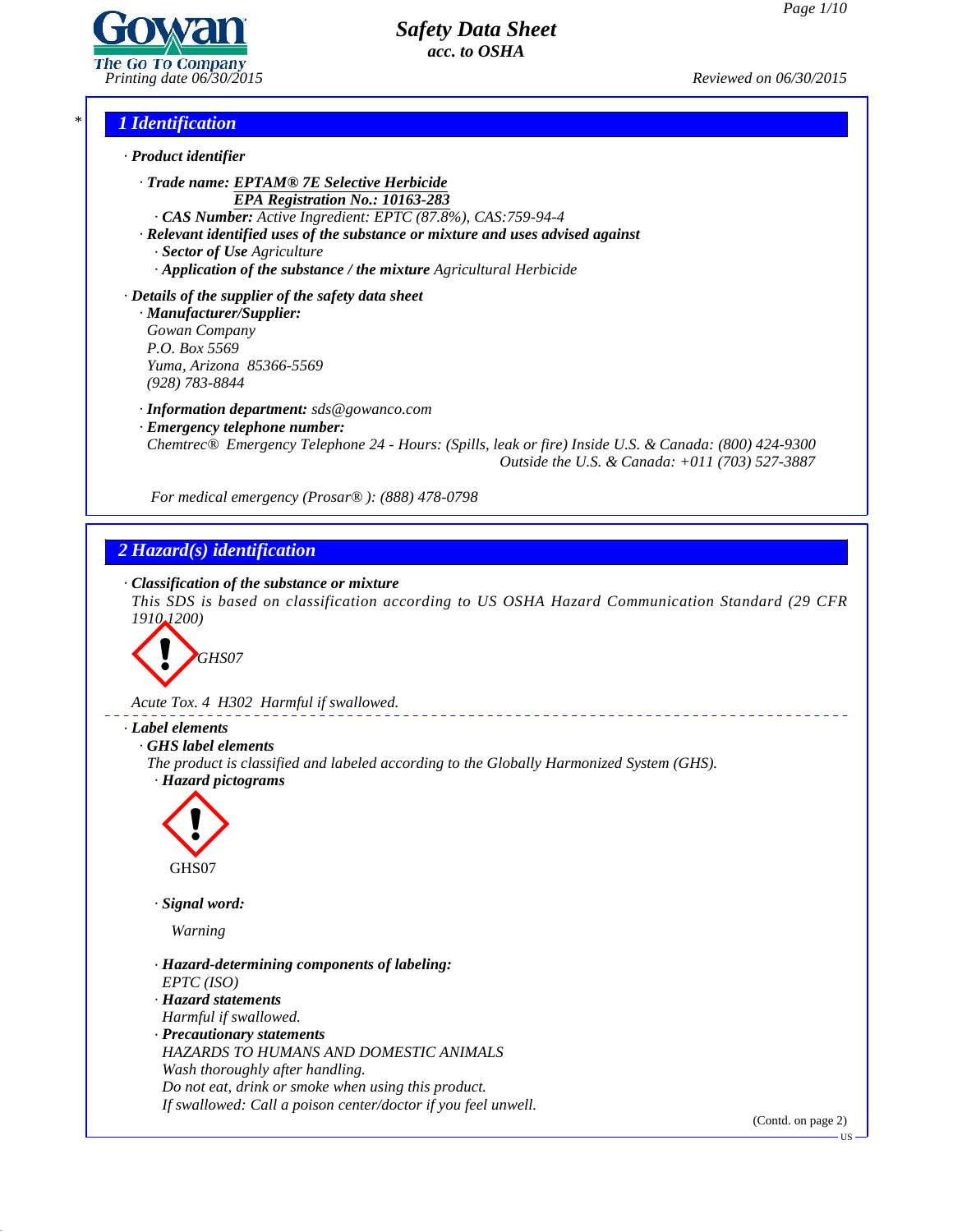*Printing date 06/30/2015 Reviewed on 06/30/2015*





## *· Chemical characterization: Mixtures*

*· Description: Mixture of the substances listed below with nonhazardous additions.*

*· Dangerous components:*

*759-94-4 EPTC (ISO)Acute Tox. 4, H302 87.8%*

## *\* 4 First-aid measures*

### *· Description of first aid measures*

*· General information:*

Have the product container or label with you when calling a poison control center or doctor, or going for *treatment.*

*You may also contact 1-888-478-0798 for emergency medical treatment information.*

### *· After inhalation:*

41.0

*• Move person to fresh air.*

• If person is not breathing, call 911 or an ambulance, then give artificial respiration, preferably mouth-to-

(Contd. on page 3)US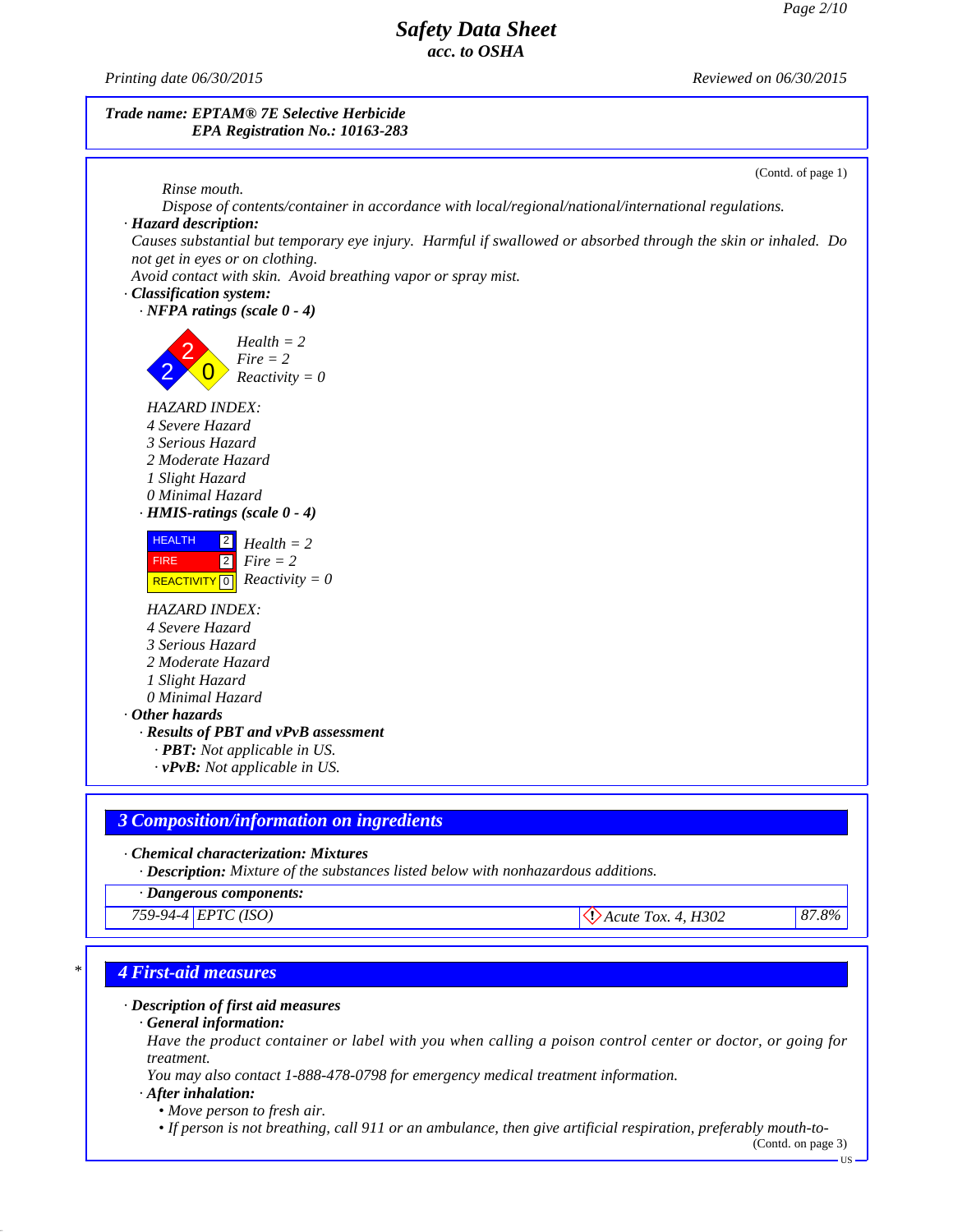*Printing date 06/30/2015 Reviewed on 06/30/2015*

### *Trade name: EPTAM® 7E Selective Herbicide EPA Registration No.: 10163-283*

(Contd. of page 2)

| mouth if possible. |  |
|--------------------|--|
|--------------------|--|

- *• Call poison control center or doctor for further treatment advice.*
- *· After skin contact:*
	- *• Take of contaminated clothing.*
	- *• Rinse skin immediately with plenty of water for 15-20 minutes.*
	- *• Call a poison control center or doctor for treatment advice.*

### *· After eye contact:*

- *• Hold eye open and rinse slowly and gently with water for 15-20 minutes.*
- *• Remove contact lenses, if present, after first 5 minutes, then continue rinsing eyes.*
- *• Call a poison control center or doctor for treatment advice.*

## *· After swallowing:*

- *• Immediately call a poison control center or doctor.*
- *• Do not induce vomiting unless told to do so by the poison control center or doctor.*
- *• Do not give any liquid to the person.*
- *• Do not give anything by mouth to an unconscious person.*

## *· Information for doctor:*

- *· Most important symptoms and effects, both acute and delayed No further relevant information available.*
- *· Indication of any immediate medical attention and special treatment needed*

*Contains petroleum distillate. Vomiting may cause aspiration pneumonia. Probable mucosal damage may contraindicate the use ofgastric lavage. This product contains EPTC, a thiocarbamate that inhibits cholinesterase. If symptoms of cholinesterase inhibition are present, atropine by injection is antidotal. Pralidoxime chloride (2-PAM) is NOT recommended as an antidote for this compound. Thiocarbamates have been shown in laboratory animals to cause a disulfiram (Antabuse) -type reaction in combination with alcohol.*

# *5 Fire-fighting measures*

## *· Extinguishing media*

- *· Suitable extinguishing agents:*
- *CO2, extinguishing powder or water spray. Fight larger fires with water spray or alcohol resistant foam. · Special hazards arising from the substance or mixture*
- *Formation of toxic gases is possible during heating or in case of fire.*
- *· Advice for firefighters*
	- *· Protective equipment: Wear self-contained respiratory protective device.*

## *6 Accidental release measures*

- *· Personal precautions, protective equipment and emergency procedures Wear protective equipment. Keep unprotected persons away.*
- *· Environmental precautions: Do not allow to enter sewers/ surface or ground water.*
- *· Methods and material for containment and cleaning up:*
	- *Absorb with liquid-binding material (sand, diatomite, acid binders, universal binders, sawdust).*
- *· Reference to other sections*

41.0

*See Section 7 for information on safe handling. See Section 8 for information on personal protection equipment. See Section 13 for disposal information.*

(Contd. on page 4)

 $\overline{US}$   $\longrightarrow$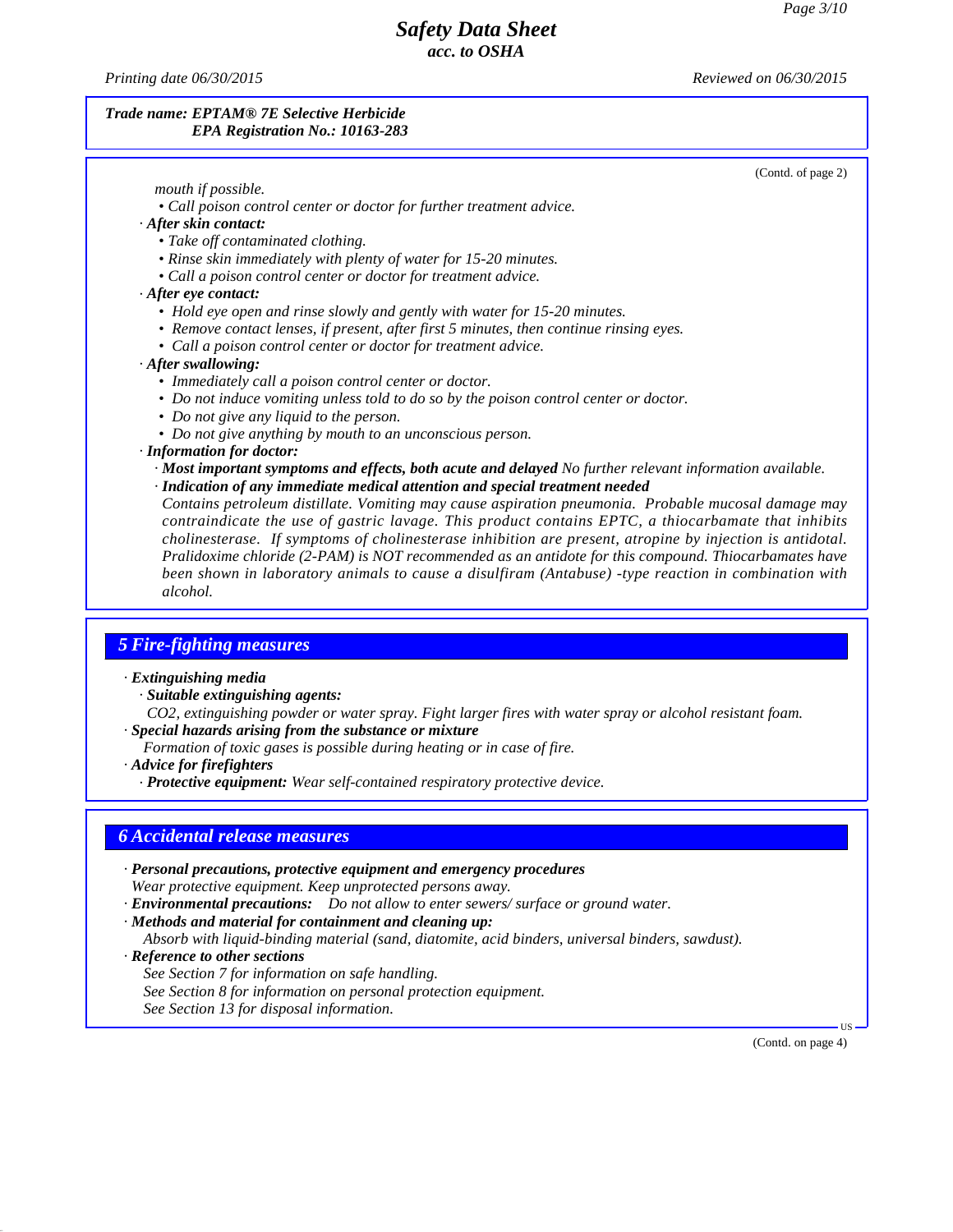*Printing date 06/30/2015 Reviewed on 06/30/2015*

## *Trade name: EPTAM® 7E Selective Herbicide EPA Registration No.: 10163-283*

(Contd. of page 3)

# *7 Handling and storage*

### *· Handling:*

- *· Precautions for safe handling*
- *Keep receptacle tightly sealed.*
- *Causes substantial but temporary eye injury. Harmful if swallowed or absorbed through the skin or inhaled. Do not get in eyes or on clothing.*

*Avoid contact with skin. Avoid breathing vapor or spray mist.*

- *• Wash hands before eating, drinking, chewing gum, using tobacco or using the toilet.*
- *• Remove clothing/PPE immediately if pesticide gets inside. Then wash thoroughly and put on clean clothing.*
- *• Remove PPE immediately after handling this product. Wash the outside of gloves before removing. As soon*
- *as*
	- *possible, wash thoroughly and change into clean clothing.*

*· Information about protection against explosions and fires: No special measures required.*

## *· Conditions for safe storage, including any incompatibilities*

*· Storage:*

- *· Requirements to be met by storerooms and receptacles: Store only in the original receptacle.*
- *· Information about storage in one common storage facility: Store away from foodstuf s.*
- *· Further information about storage conditions:*
- Keep container tightly closed when not in use. Do not store near seeds, fertilizers or foodstuffs. Can be stored *at temperatures as low as minus 50°F.*
- *· Specific end use(s) No further relevant information available.*

## *8 Exposure controls/personal protection*

*· Additional information about design of technical systems: No further data; see item 7.*

### *· Control parameters*

*· Components with limit values that require monitoring at the workplace:*

The product does not contain any relevant quantities of materials with critical values that have to be monitored *at the workplace.*

*· Additional information:*

*Causes substantial but temporary eye injury. Harmful if swallowed or absorbed through the skin or inhaled. Do not get in eyes or on clothing.*

*Avoid contact with skin. Avoid breathing vapor or spray mist.*

### *· Exposure controls*

41.0

### *· Personal protective equipment:*

### *· General protective and hygienic measures:*

*The usual precautionary measures for handling chemicals should be followed.*

*Mixers, Loaders, and Handlers exposed to the concentrate must wear:*

- *• Long-sleeved shirt and long pants*
- *• Chemical-resistant gloves, such as barrier laminate or nitrile rubber or neoprene rubber or Viton*
- *• Chemical-resistant apron*
- *• Chemical-resistant footwear and socks*
- *• Protective eyewear*

*In addition to the above PPE, persons Mixing and Loading into chemigation systems, must wear:*

*• a NIOSH approved respirator with: an organic-vapor removing cartridge with a prefilter approved for pesticides (MSHA/NIOSH approval number prefix TC-23C); or a canister approved for pesticides*

*(MSHA/NIOSH approval number prefix TC-14G); or a NIOSH approved respirator with an (OV) cartridge;*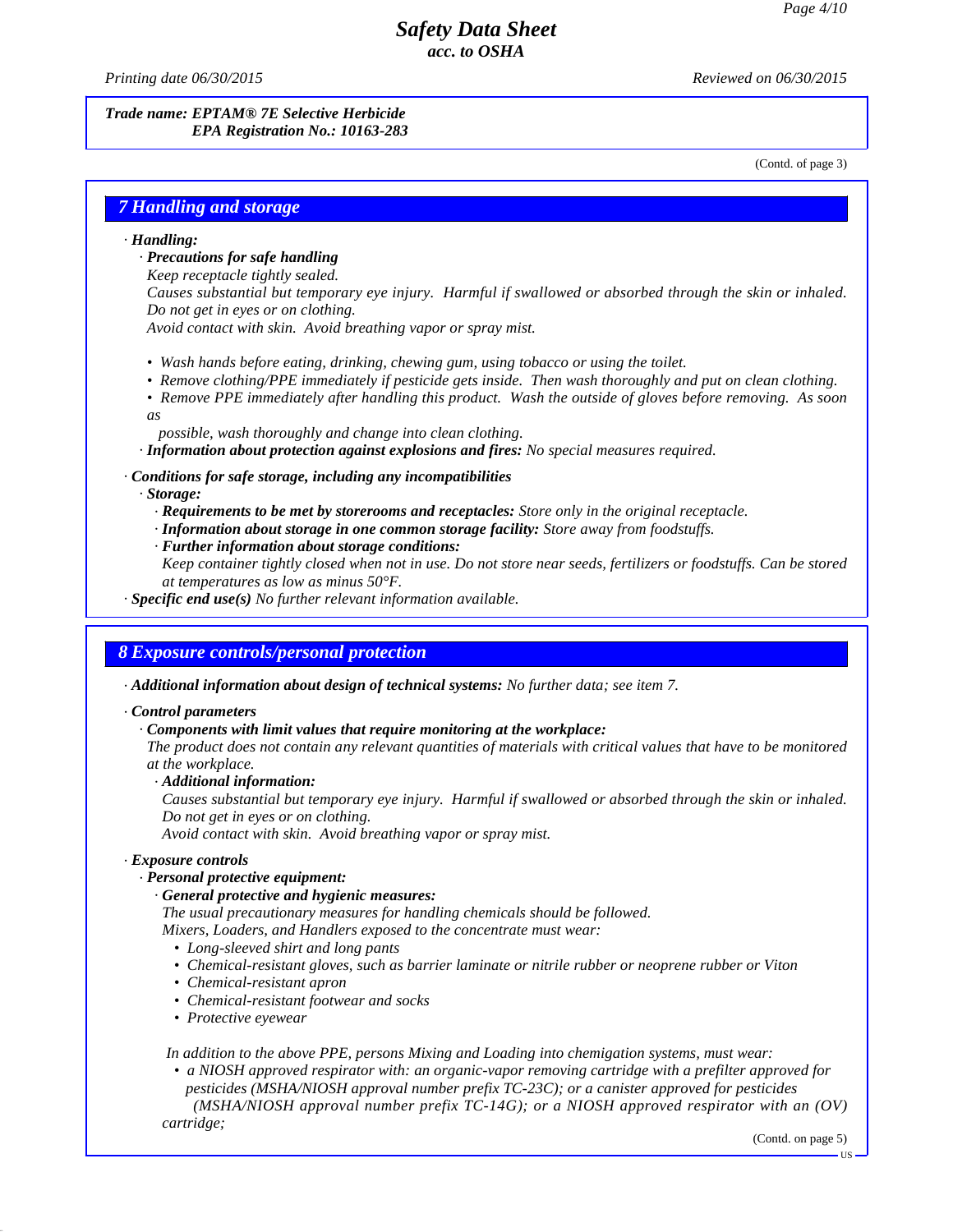*Printing date 06/30/2015 Reviewed on 06/30/2015*

## *Trade name: EPTAM® 7E Selective Herbicide EPA Registration No.: 10163-283*

(Contd. of page 4)

- *or a canister with any N, R, P, or HE prefilter. · Breathing equipment: Not required.*
- *· Protection of hands:*



*Protective gloves*

*The glove material has to be impermeable and resistant to the product/ the substance/ the preparation.*

*· Penetration time of glove material*

The exact break through time has to be found out by the manufacturer of the protective gloves and has to *be observed.*

*· Eye protection:*



## *· Body protection:*

41.0

- *Applicators and other Handlers exposed to the dilute must wear:*
	- *• Long-sleeved shirt and long pants*
	- *• Shoes plus socks*

# *\* 9 Physical and chemical properties · Information on basic physical and chemical properties · General Information · Appearance: · Form: Liquid · Color: Amber colored · Odor: undistinguishable · Odour threshold: Not determined. · pH-value: Not determined. · Change in condition · Melting point/Melting range: Undetermined. · Boiling point/Boiling range: 127 °C (261 °F) · Flash point: 200°F (TCC) · Flammability (solid, gaseous): Not applicable. · Ignition temperature: · Decomposition temperature: Not determined. · Auto igniting: Product is not self-igniting. · Danger of explosion: Product does not present an explosion hazard. · Explosion limits: · Lower: Not determined. · Upper: Not determined. · Vapor pressure: Not determined. · Density at 30 °C (86 °F): 0.9546 g/cm³ (7.966 lbs/gal)* (Contd. on page 6)

US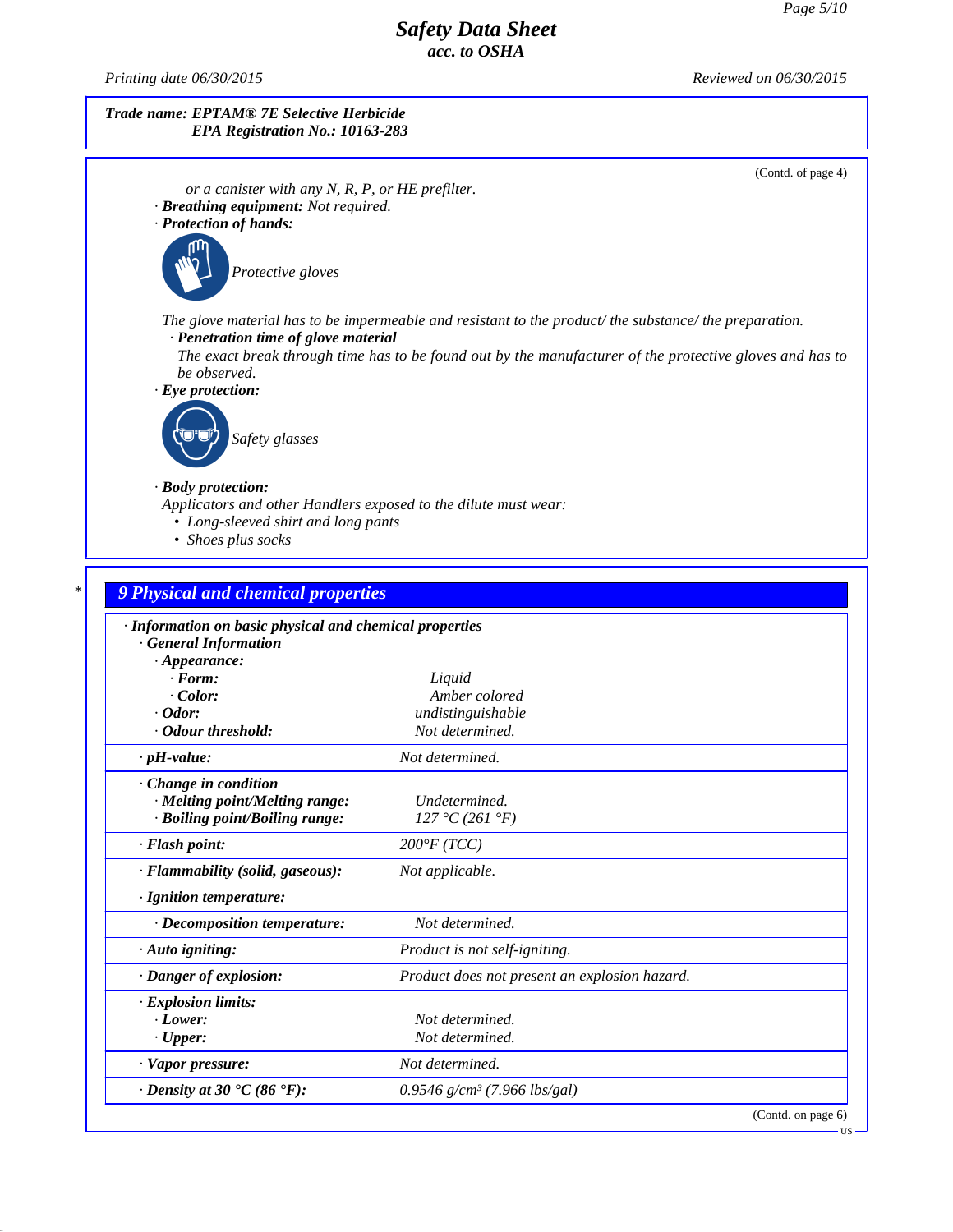*Printing date 06/30/2015 Reviewed on 06/30/2015*

## *Trade name: EPTAM® 7E Selective Herbicide EPA Registration No.: 10163-283*

|                                                            |                                            | (Contd. of page 5) |  |  |  |
|------------------------------------------------------------|--------------------------------------------|--------------------|--|--|--|
| $\cdot$ Relative density                                   | Not determined.                            |                    |  |  |  |
| · Vapour density                                           | Not determined.                            |                    |  |  |  |
| $\cdot$ Evaporation rate                                   | Not determined.                            |                    |  |  |  |
| · Solubility in / Miscibility with                         |                                            |                    |  |  |  |
| $\cdot$ Water:                                             | Fully miscible.                            |                    |  |  |  |
| · Partition coefficient (n-octanol/water): Not determined. |                                            |                    |  |  |  |
| $\cdot$ Viscosity:                                         |                                            |                    |  |  |  |
| $\cdot$ Dynamic:                                           | Not determined.                            |                    |  |  |  |
| $\cdot$ Kinematic:                                         | Not determined.                            |                    |  |  |  |
| $\cdot$ Other information                                  | No further relevant information available. |                    |  |  |  |

# *10 Stability and reactivity*

*· Reactivity*

- *· Chemical stability Stable under normal conditions*
- *· Thermal decomposition / conditions to be avoided: No decomposition if used according to specifications.*
- *· Possibility of hazardous reactions No dangerous reactions known.*
- *· Conditions to avoid Excessive heat.*
- *· Incompatible materials: No further relevant information available.*
- *· Hazardous decomposition products: No dangerous decomposition products known.*

# *11 Toxicological information*

*· Information on toxicological effects*

*· Acute toxicity:*

|  |  | $\cdot$ LD/LC50 values that are relevant for classification: |
|--|--|--------------------------------------------------------------|
|--|--|--------------------------------------------------------------|

| Oral   | LD50 | $1325 \text{ mg/kg}$ (rat)                   |
|--------|------|----------------------------------------------|
| Dermal | LD50 | $\frac{2750 \text{ mg/kg}}{(\text{rabbit})}$ |

*Inhalative LC50/4 h 10.3 mg/l (rat)*

## *· Primary irritant effect:*

- *· on the skin: Mild irritation*
- *· on the eye: Moderately Irritating*
- *· Sensitization: No sensitizing ef ects known.*
- *· Other information (about experimental toxicology):*
- *ATTENTION: This product contains a chemical known to the State of California to cause Birth Defects or other reproductive harm.*

## *· Additional toxicological information:*

*The product is not subject to classification according to internally approved calculation methods for preparations:*

When used and handled according to specifications, the product does not have any harmful effects according *to our experience and the information provided to us.*

*· Carcinogenic categories*

*· IARC (International Agency for Research on Cancer)*

*None of the ingredients are listed.*

*· NTP (National Toxicology Program)*

*None of the ingredients are listed.*

41.0

(Contd. on page 7)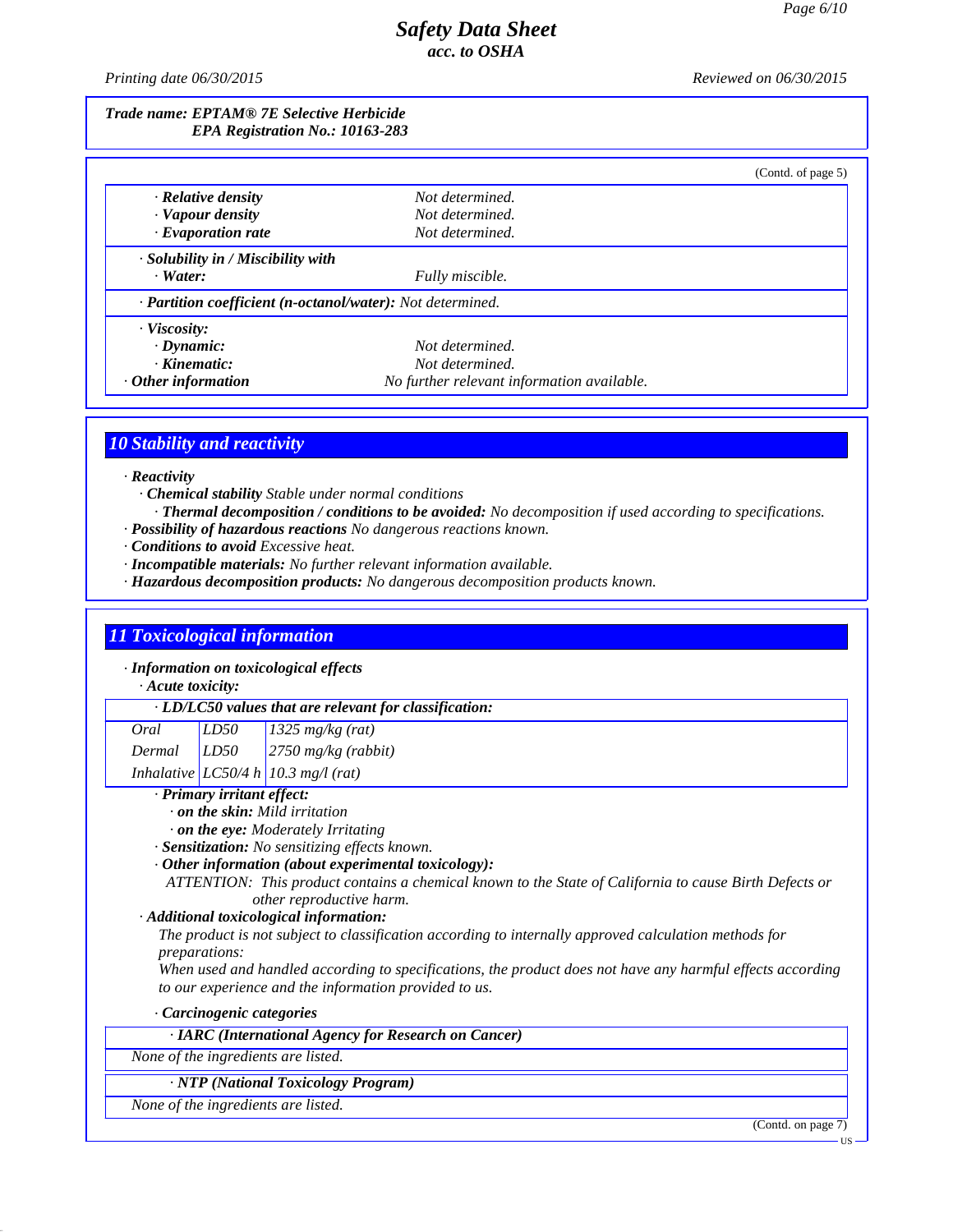*Printing date 06/30/2015 Reviewed on 06/30/2015*

*Trade name: EPTAM® 7E Selective Herbicide EPA Registration No.: 10163-283*

(Contd. of page 6)

#### *· OSHA-Ca (Occupational Safety & Health Administration)*

*None of the ingredients are listed.*

# *12 Ecological information*

#### *· Toxicity*

*This chemical is toxic to mammals. Do not contaminate water when disposing of equipment washwaters or* rinsate. Do not apply directly to water or to areas where surface water is present or to intertidal areas below the *mean high water mark.*

*· Aquatic toxicity: No further relevant information available.*

- *· Persistence and degradability No further relevant information available.*
- *· Behavior in environmental systems:*
	- *· Bioaccumulative potential No further relevant information available.*

*· Mobility in soil No further relevant information available.*

*· Additional ecological information:*

*· General notes:*

Do not allow undiluted product or large quantities of it to reach ground water, water course or sewage system. *· Results of PBT and vPvB assessment*

*· PBT: Not applicable.*

*· vPvB: Not applicable.*

*· Other adverse effects No further relevant information available.*

## *13 Disposal considerations*

#### *· Waste treatment methods*

#### *· Recommendation:*

*Must not be disposed of together with household garbage. Do notallow product to reach sewage system.Wastes* resulting from the use of this product may be disposed of on site or at an approved waste disposal facility.

### *· Uncleaned packagings:*

### *· Recommendation:*

41.0

*Disposal must be made according to of icial regulations.*

*NON-BULK CONTAINERS:*

*Nonrefillable container. Do not reuse or refill this container. Triple rinse (or equivalent) promptly after emptying. Triple rinse as follows: Empty remaining contents into application equipment or a mix tank and* drain for 10 seconds after flow begins to drip. Fill container 1/4 full with water and recap. Shake 10 seconds. Pour rinsate into application equipment or mix tank or store rinsate for later use or disposal. Drain for 10 *seconds after flow begins to drip. Repeat this procedure two more times.*

### *BULK AND MINI-BULK CONTAINERS:*

Refillable container. Refill this container with pesticide only. Do not reuse this container for any other purpose. *Cleaning the container before final disposal is the responsibility of the person disposing of the container.* Cleaning before refilling is the responsibility of the refiller. To clean the container before final disposal, empty *the remaining contents from this container into application equipment or mix tank. Fill the container about 10 percent full with water. Agitate vigorously or recirculate water with the pump for 2 minutes. Pour or pump rinsate into application equipment or rinsate collection system. Repeat this rinsing procedure two more times.*

*CONTAINER PRECAUTIONS: Before refilling, inspect thoroughly for damage such as cracks, punctures, bulges, dents, abrasions, and damaged or worn threads on closure devices. REFILL ONLY WITH EPTAM 7E. The contents of this container cannot be completely removed by cleaning. Refilling with materials other than EPTAM 7E will result in contamination and may weaken container. After filling and before transporting, check* (Contd. on page 8)

US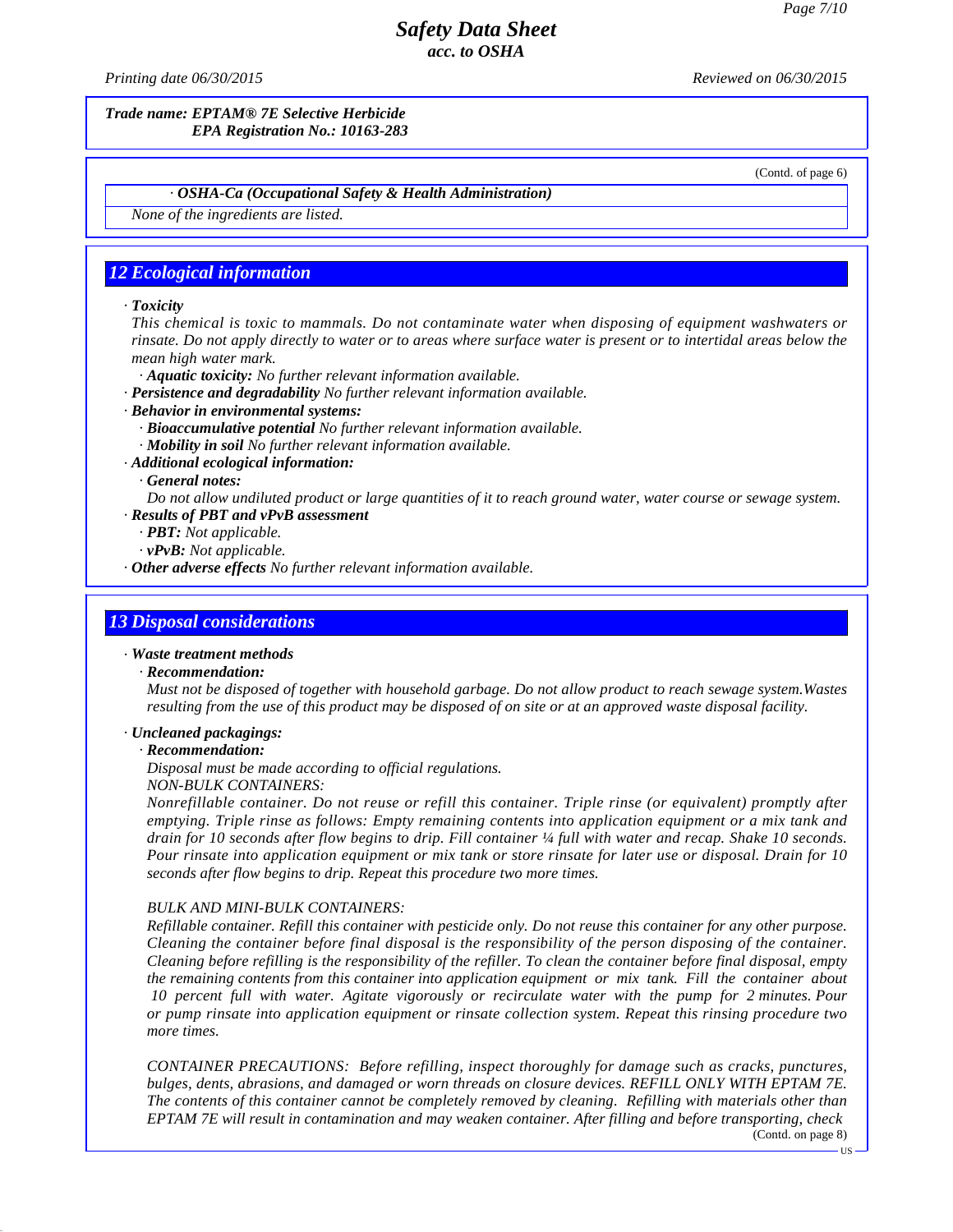(Contd. of page 7)

# *Safety Data Sheet acc. to OSHA*

*Printing date 06/30/2015 Reviewed on 06/30/2015*

## *Trade name: EPTAM® 7E Selective Herbicide EPA Registration No.: 10163-283*

*for leaks. Do not refill or transport damaged or leaking container.*

| <b>14 Transport information</b>                                                           |                |
|-------------------------------------------------------------------------------------------|----------------|
| $\cdot$ UN-Number<br>· DOT, ADR, ADN, IMDG, IATA                                          | Void           |
| · UN proper shipping name<br>· ADR, ADN, IMDG, IATA                                       | Not Regulated  |
| $\cdot$ Transport hazard class(es)                                                        |                |
| · ADR, ADN, IMDG, IATA<br>· Class                                                         | Void           |
| · Packing group<br>· ADR, IMDG, IATA                                                      | Void           |
| · Environmental hazards:<br>$\cdot$ Marine pollutant:                                     | No             |
| Special precautions for user                                                              | Not applicable |
| $\cdot$ Transport in bulk according to Annex II of<br><b>MARPOL73/78 and the IBC Code</b> | Not applicable |
| · UN "Model Regulation":                                                                  | Not Regulated  |

# *\* 15 Regulatory information*

*· Safety, health and environmental regulations/legislation specific for the substance or mixture EPA /FIFRA Information:*

This chemical is a pesticide product registered by the Environmental Protection Agency and is subject to certain *labeling requirements under federal pesticide law. These requirements differ from the classification criteria and hazard information required for safety data sheets, and for workplace labels of non-pesticide chemicals.*

*· SARA Title III*

| $\cdot$ Section 355 (extremely hazardous substances): |  |  |  |  |
|-------------------------------------------------------|--|--|--|--|
|-------------------------------------------------------|--|--|--|--|

*None of the ingredients are listed.*

*· Section 313 (Specific toxic chemical listings):*

*All ingredients are listed.*

*· TSCA (Toxic Substances Control Act):*

*All ingredients are listed.*

*· Proposition 65*

41.0

*· Chemicals known to cause cancer:*

*None of the ingredients are listed.*

*· Chemicals known to cause reproductive toxicity for females:*

*None of the ingredients are listed.*

*· Chemicals known to cause reproductive toxicity for males:*

*None of the ingredients are listed.*

(Contd. on page 9)

US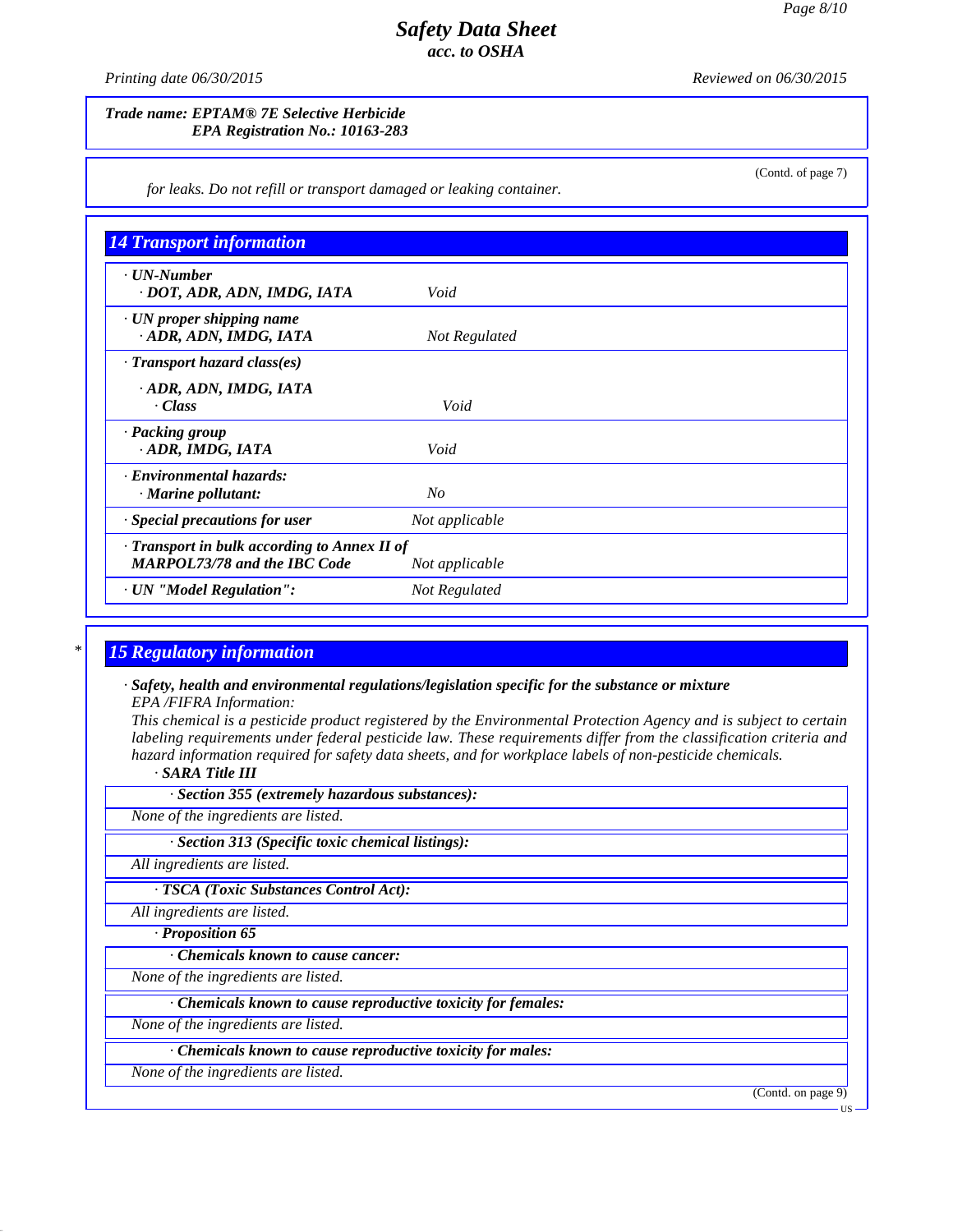*Printing date 06/30/2015 Reviewed on 06/30/2015*

*Trade name: EPTAM® 7E Selective Herbicide EPA Registration No.: 10163-283*

(Contd. of page 8)

*· Chemicals known to cause developmental toxicity:*

*All ingredients are listed.*

*· Carcinogenicity categories*

*· EPA (Environmental Protection Agency)*

*None of the ingredients are listed.*

*· TLV (Threshold Limit Value established by ACGIH)*

*None of the ingredients are listed.*

*· NIOSH-Ca (National Institute for Occupational Safety and Health)*

*None of the ingredients are listed.*

#### *· GHS label elements*

*The product is classified and labeled according to the Globally Harmonized System (GHS).*

*· Hazard pictograms:*

*N/A*

*· Signal word:*

*N/A*<br>*Signal word:*<br>*(USA EPA) WARNING*<br>Hazard determining components of

*· Hazard-determining components of labeling: EPTC (ISO)*

### *· Hazard statements*

*Causes substantial but temporary eye injury. Harmful if swallowed or absorbed through the skin or inhaled. Do not get in eyes or on clothing. Avoid contact with skin. Avoid breathing spray mist of vapor. Harmful if swallowed.*

*· Precautionary statements HAZARDOUS TO HUMANS AND DOMESTIC ANIMALS Wash thoroughly after handling. Do not eat, drink or smoke when using this product. If swallowed: Call a poison center/doctor ifyou feel unwell. Rinse mouth.*

*Dispose of contents/container in accordance with local/regional/national/international regulations. · Chemical safety assessment: A Chemical Safety Assessment has not been carried out.*

## *\* 16 Other information*

41.0

This information is based on our present knowledge. However, this shall not constitute a guarantee for any *specific product features and shall not establish a legally valid contractual relationship.*

*· Department issuing SDS: Supply Chain*

*· Contact: sds@gowanco.com*

*· Date of preparation / last revision 06/30/2015 / 2*

*· Abbreviations and acronyms:*

ADR: Accord européen sur le transport des marchandises dangereuses par Route (European Agreement concerning the International *Carriage of Dangerous Goods by Road)*

*IMDG: International Maritime Code for Dangerous Goods*

(Contd. on page 10)